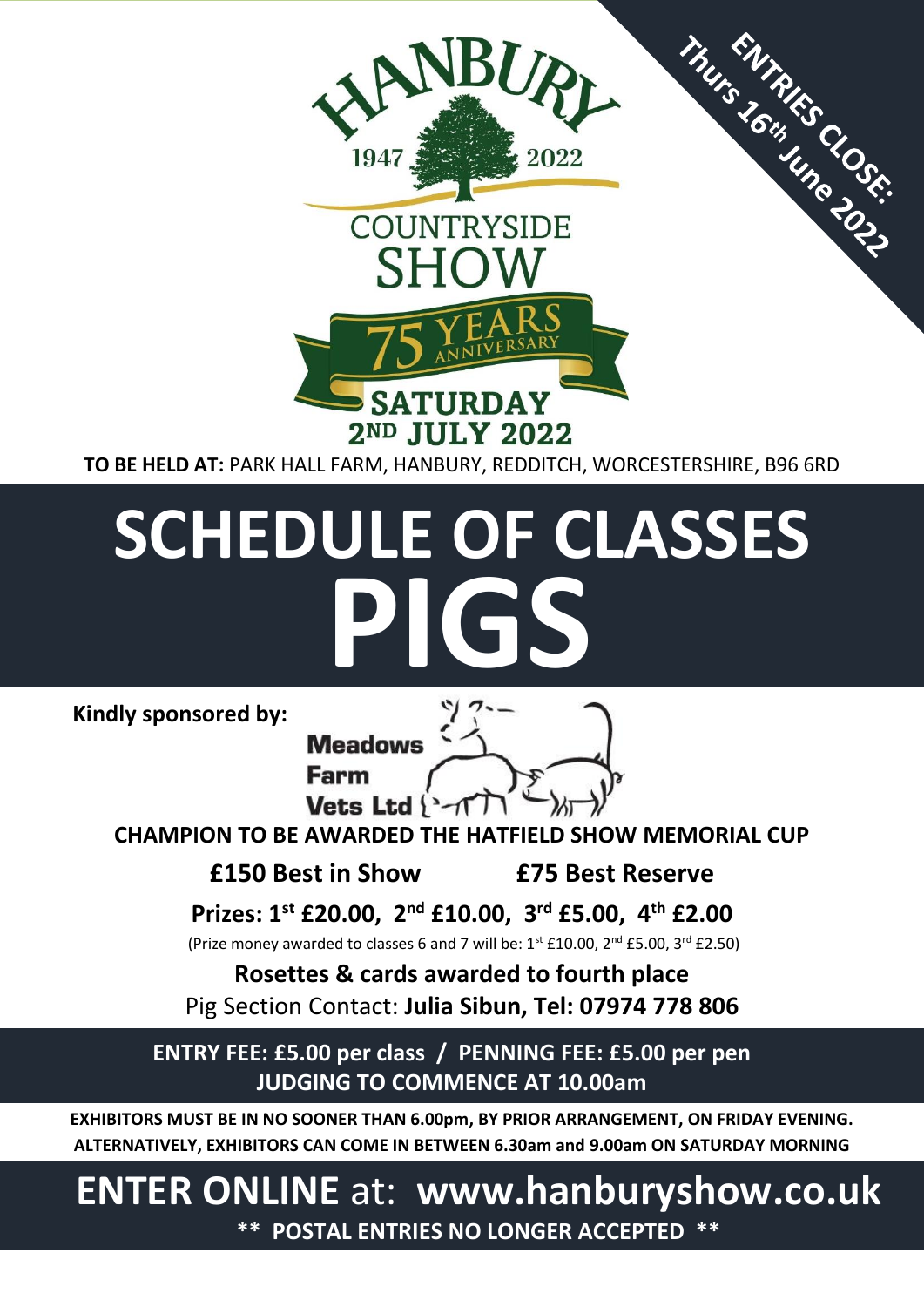# **SCHEDULE 2022**

**The stewards reserve the right to merge, divide or cancel classes.** 

**Covered pig penning, straw and wash area will be provided** 

**To be judged at 10.00am**

### **BREED CLASSES**

**JUDGE: Mr John Flay** 

**Entry fee: £5.00 per class Pens: £5.00 per pen Prizes: 1st £20.00, 2nd £10.00, 3rd £5.00, 4th £2.00**

**Rosettes & cards awarded to fourth**

#### Kindly Sponsored By: **MEADOWS FARM VETS**

**CLASS 1:** Any Breed Boar, born after 1<sup>st</sup> January 2022

**CLASS 2:** Any Breed Gilt, born after 1<sup>st</sup> January 2022

**CLASS 3:** Any Breed Gilt, born on or after 1st July 2021

**CLASS 4:** Any Breed Sow, any age

**CLASS 5:** Champion Tamworth Pig

#### **NICK HUNKIN MEMORIAL TROPHY** to be awarded to the **BEST TAMWORTH**

#### **SPECIAL ROSETTE** to be awarded to the **BEST OXFORD SANDY & BLACK** in show Kindly sponsored by: **JOHN CRANMER & CO ESTATE AGENTS**

The **Oxford Sandy and Black Pig Society** will present two rosettes, one for Best of Breed and the other a Champion of Champion qualifier rosette. The highest placed OSB pig exhibited by a member of the Oxford Sandy and Black Pig Society to qualify for the Champion of Champions competition to be held at Edenbridge and Oxted Show on Monday 29<sup>th</sup> August 2022. If already qualified then the second placed pig to qualify in their place.

If three or more of any one breed come forward on Show Day they will be judged separately

**To be judged at 2.00pm**

# **CHAMPIONSHIP**

#### **JUDGE: Mr Tony Schofield**

The  $1^{st}$  and  $2^{nd}$  prize winners of classes  $1 - 5$  will be eligible for the Championship The **HATFIELD SHOW MEMORIAL CUP,** Sash and Rosette to be awarded to the Champion Pig A special Rosette to be presented to the Reserve Champion Pig

Championship Kindly Sponsored By: **MEADOWS FARM VETS** & **Mrs L Sahota**

# **PAIRS**

#### **JUDGE: Mr Tony Schofield**

#### **Entry fee: £6.00 per pair Prizes: 1st £50.00, 2nd £25.00, 3rd £15.00, 4th £10.00**

**PAIR OF BREEDING PIGS OF ANY AGE,** of either the same or opposite sex, from Berkshire, British Lop, British Saddleback, Gloucestershire Old Spot, Large Black, Middle White, Tamworth, Large White, Welsh/Landrace, Oxford Sandy & Black and Any Other Breed. The pair to be the property of the exhibitor at the time of the Show, entries limited to one pair per breed per exhibitor.

Please note if more than 14 entries are received the class will be split into 2 parts followed by Judge selecting overall Champion and Reserve Champion. Only pigs that are entered in pig classes will be eligible for the Pig Pairs classes.

#### The **GILLHOUSE TROPHY** awarded to the **BEST PAIR**

Best Pair of Pigs Kindly Sponsored By: **CALDECOTT TURKEY FARMS** & **Mr & Mrs K White**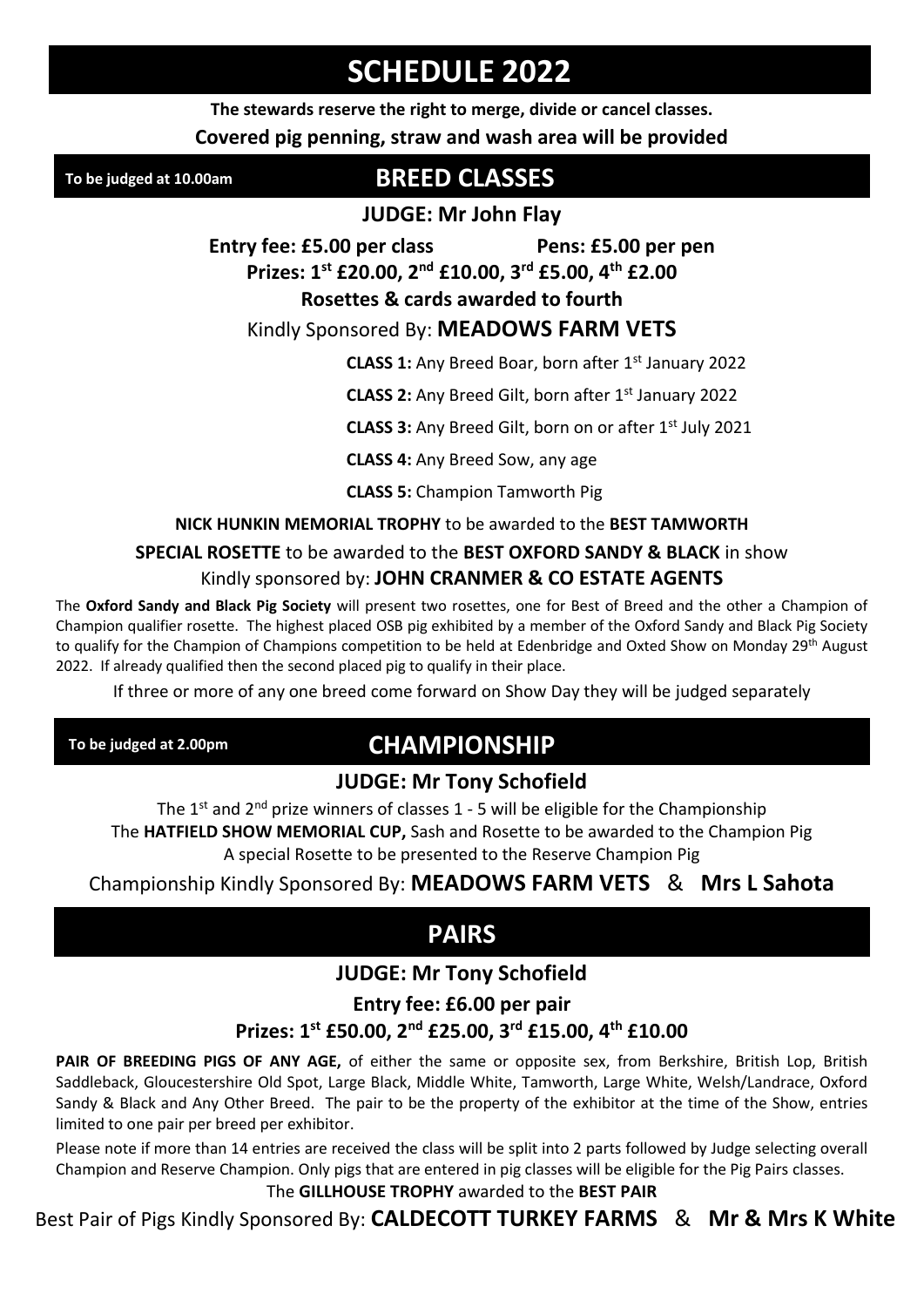## **YOUNG HANDLERS**

#### **JUDGE: Mr Tony Schofield**

**Entry fee: £2.00 per class** 

**Exhibitors are encouraged to enter prior to the closing date; entries may also be accepted on the day.**

#### **Prizes: 1st £10.00, 2nd £5.00, 3rd £2.50**

#### Kindly Sponsored By: **MEADOWS FARM VETS**

**CLASS 6:** Young Pig Handler Under 12 years of age on show day

**CLASS 7:** Young Pig Handler 12 years old to 17 years of age on show day

#### **All exhibitors will receive £2 and a rosette; rosettes awarded to Champion and Reserve Champion Young Handlers**

#### **PIG SHOW SUPPORTERS**

The Society would like to thank the following generous supporters who help to make the Pig Showpossible:

**Ms A Gunn W Cox & Sons (Fencing) Julia Sibun Events John Cranmer & Co Estate Agents Mr G Fellows Mr & Mrs K White**

**Meadows Farm Vets Mrs L Sahota Mrs G Hudspith**

**Mr P Firth Mr S Baylis Caldecott Turkey Farms Limited**

#### **IMPORTANT NOTICE – PLEASE READ**

Pigs will be checked by a qualified veterinarian upon arrival at the Showground prior to unloading. Any pigs showing signs of disease will not be permitted to unload and pigs will be placed in the showgrounds designated isolation unit. Exhibitors are asked to maintain high levels of bio-security and general cleanliness.

The Show Organisers respectfully ask that if any animals within your herd show signs of unexplained sickness (diarrhoea, coughing, rapid weight loss etc) during the three weeks running up to the Show that they don't bring animals to the event. Allowing that the Show Organisers are informed of a sickness before 8.30am on Saturday 2<sup>nd</sup> July a refund of entry fees will be made in this circumstance, less an administration fee of £5.00. Refunds will be conditional on the supply of a veterinary note.